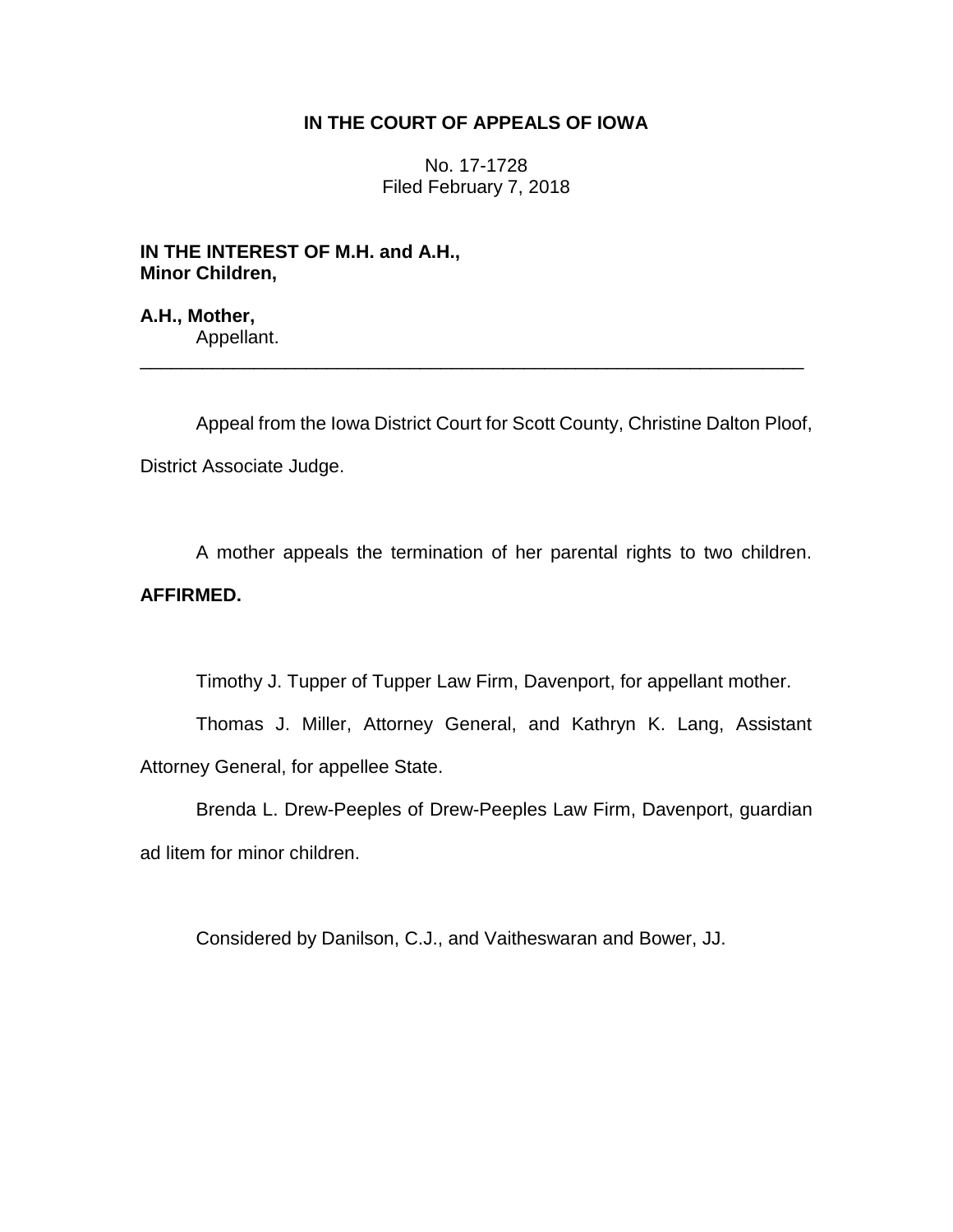## **VAITHESWARAN, Judge.**

A mother appeals the termination of her parental rights to two children, born in 2014 and 2016. She contends termination was not in the children's best interests and, specifically, the district court should have granted her additional time to work towards reunification. On our de novo review of the record, we disagree.

The mother's older child was born with a severe heart condition that required surgery and twenty-four-hour care. When the child was twenty months old, she had to be re-hospitalized for ongoing care. The mother stayed with her at the hospital. While there, the mother went to a bathroom stall and, unbeknownst to anyone, gave birth to a second child. She placed the child in the bathroom garbage can, covered him with paper towels, and left. Hospital personnel discovered the baby in time to provide emergency services.

The State sought and obtained both children's removal from the mother's custody. The younger child was immediately placed with his father. The older child was initially placed with her maternal grandparents but was later transferred to the father's care. Both children remained with the father through the termination hearing, more than a year after the removal.

Meanwhile, the State charged the mother with several crimes, and the district court entered a criminal order prohibiting her from having any contact with her second child. The State separately petitioned to terminate her parental rights to both children.

2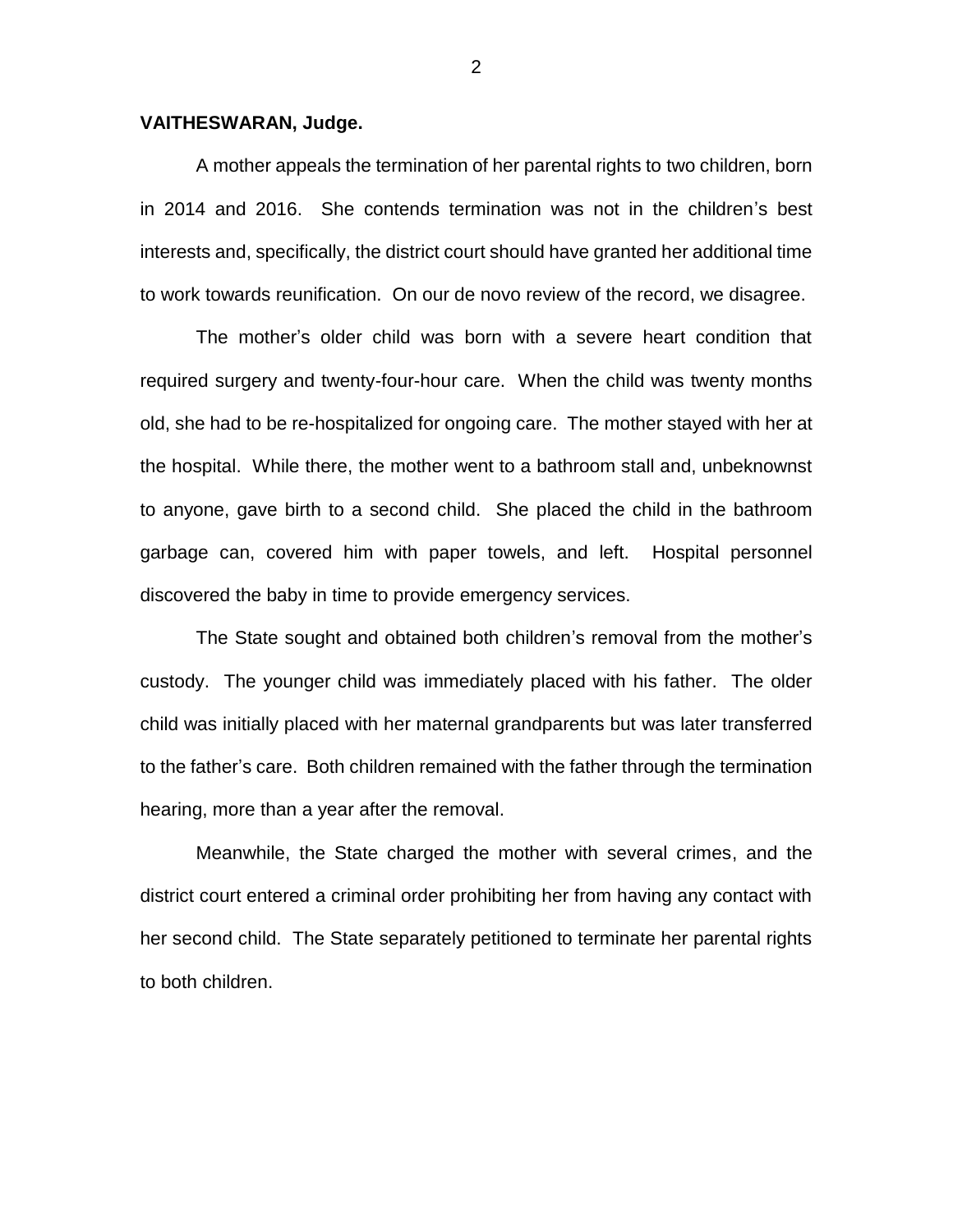Approximately three weeks before a hearing on the State's termination petition, the mother entered an *Alford*<sup>1</sup> plea to child endangerment and neglect or abandonment of a dependent person. At the time of the termination hearing, she had yet to be sentenced.

The mother did not appear at the termination hearing. A social work supervisor with the department of human services recommended termination of her parental rights to the children.

The district court concluded the State proved three statutory grounds for termination. *See* Iowa Code § 232.116(1)(d), (h), and (i) (2017). The court turned to whether termination was in the children's best interests and stated:

Both children are thriving in their father's care. He has handily met [the older child's] many medical needs. . . . [The younger child] is developmentally on target. The children enjoy being with each other and are happy healthy toddlers. [The father] has a great deal of family support making single parenthood easier. [The younger child] has only seen his mom a few times while he was still at the hospital. He has absolutely no relationship with her. She is a stranger. It is unknown if the criminal court will lift the no contact order or whether the mother will be free after [the sentencing hearing]. [The parents] have a contentious relationship and the mother has a history of trying to interfere in the care of [the children]. Not terminating the mother's rights leaves open the possibility of future litigation between the parents that may disrupt their permanency. These reasons lead the court to conclude termination of [the mother's] parental rights is in their best interests.

We concur in this assessment. In addition, we cannot discern whether the mother

progressed in her efforts to address the mental-health issues that prompted her to

discard her second child.<sup>2</sup> Although the mother acted appropriately with her older

 $\overline{a}$ 

<sup>1</sup> An *Alford* plea allows a defendant to consent to the imposition of a sentence without admitting participation in the crime. *North Carolina v. Alford*, 400 U.S. 25, 37 (1970).

 $2$  After the termination hearing, the mother attempted to introduce evidence to address this issue as well as the disposition of the criminal action. The district court declined to reopen